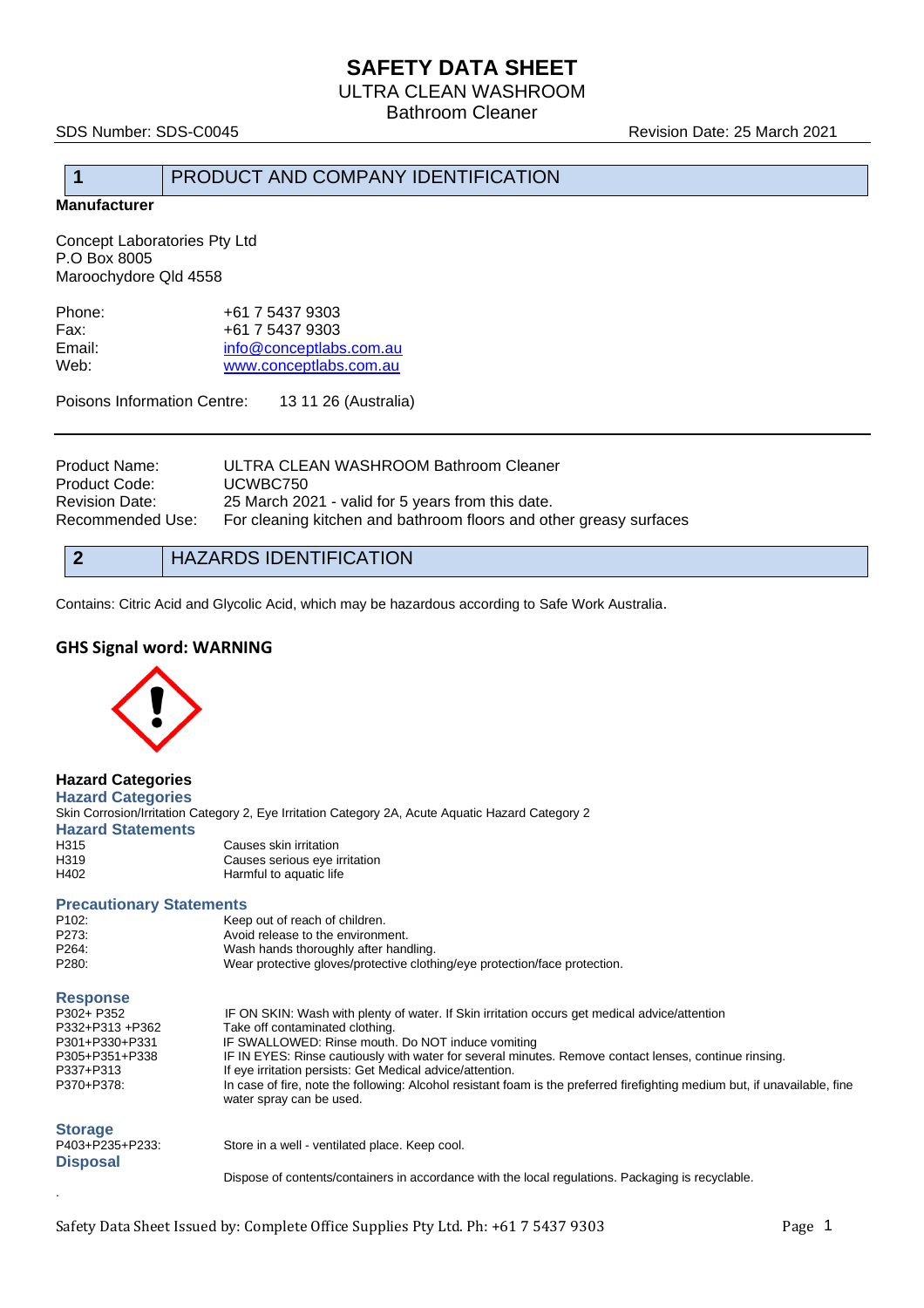# **SAFETY DATA SHEET**

ULTRA CLEAN WASHROOM

Bathroom Cleaner

### SDS Number: SDS-C0045 Revision Date: 25 March 2021

| 3                                   | COMPOSITION/INFORMATION ON INGREDIENTS |             |
|-------------------------------------|----------------------------------------|-------------|
| Ingredients:                        | CAS#                                   | <b>CONC</b> |
| <b>Ethoxylated Alcohol</b>          | 103818-93-5                            | $1 - 10%$   |
| Dipropylene Glycol Monomethyl ether | 34590-94-8                             | $1 - 10%$   |
| <b>GLDA</b>                         | 51981-21-6                             | $< 5 \%$    |
| Glycolic Acid                       | 79-14-1                                | $1 - 10%$   |
| Citric Acid                         | 77-92-9                                | $1 - 10%$   |
| Excipients:                         |                                        | To 100%     |
| <b>FIRST AID MEASURES</b><br>4      |                                        |             |

**Inhalation:** Not normally required, if so, remove the affected victim from exposure. Keep at rest. Seek medical attention.

**Skin Contact:** Not normally required, if so, rinse skin or shower with water. Seek medical attention for skin irritations<br> **Eve Contact:** Immediately flush eves with large amounts of water for at least 15 minutes, lifting Immediately flush eyes with large amounts of water for at least 15 minutes, lifting eyelids occasionally to facilitate irrigation. Seek medical attention **Ingestion:** DO NOT induce vomiting. For advice, contact Poisons Information Centre: 13 11 26.

**Additional info:** Treat according to symptoms.

# **5** FIRE FIGHTING MEASURES

Shut off product that may 'fuel' a fire if safe to do so. Allow trained personnel to attend a fire in progress, providing firefighters with this Material Safety Data Sheet. Prevent extinguishing media from escaping to drains and waterways.

| <b>Extinguishing Media:</b> | Dry powder, alcohol stable foam, carbon dioxide and water.  |
|-----------------------------|-------------------------------------------------------------|
| <b>Hazardous</b>            |                                                             |
| <b>Decomposition</b>        |                                                             |
| <b>Products:</b>            | Toxic and/or irritating fumes, carbon monoxide (CO), aldehy |

Toxic and/or irritating fumes, carbon monoxide (CO), aldehydes, ketones, acids and carbon dioxide (CO2) May be emitted. Wear self-contained breathing apparatus (SCBA) and complete protective clothing.

# **6** ACCIDENTAL RELEASE MEASURES

| Emergency  |      |
|------------|------|
| Procedure: | Wear |

suitable protective equipment when cleaning large spills.

**Spills/Clean up:** This product is sold in small packages therefore the accidental release is not usually cause for concern. Remove any possible ignition sources. Personal protective equipment should be worn when cleaning up spills. Restrict access to area until completion of cleanup. Stop leak if safe to do so. Contain spill with absorbent material, such as; toweling, sand, Vermiculite or another inert material. Prevent spill entering sewers or waterways. Collect and Dispose of spilled material according to local regulations. Wash away any remnants with copious amounts of cold water.

## **7** HANDLING AND STORAGE

| <b>Handling Precautions:</b>  | Contact Complete Office Supplies Pty Ltd sales representative for advice when using this<br>Product for any other application other than outlined on the label or technical bulletin.<br>Any non-intended or non-authorized use of this product may result in personal injury or damage to equipment. Store<br>product in original container. |
|-------------------------------|-----------------------------------------------------------------------------------------------------------------------------------------------------------------------------------------------------------------------------------------------------------------------------------------------------------------------------------------------|
| <b>Handling &amp; Storage</b> | Store in cool, dry, well-ventilated area. Store below 30 °C<br>Do not expose containers to open flame, incompatible materials, excessive heat, or direct<br>Sunlight. Keep container tightly sealed.<br>Handle with care.                                                                                                                     |
| Incompatible materials:       | Not Available                                                                                                                                                                                                                                                                                                                                 |

# **8** EXPOSURE CONTROL/PERSONAL PROTECTION

#### **Engineering Controls: Ventilation**.

Use in a well-ventilated area.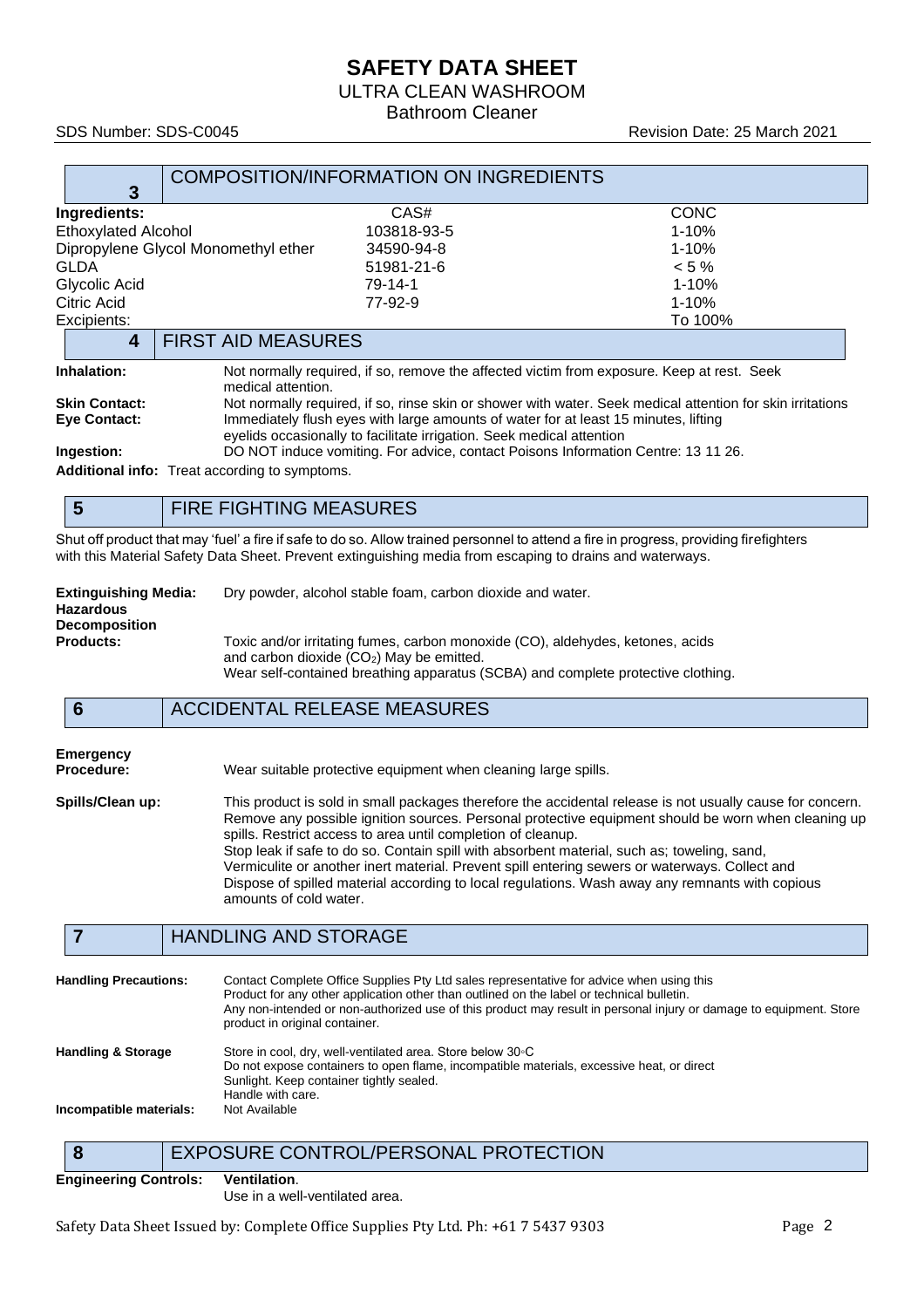# **SAFETY DATA SHEET**

ULTRA CLEAN WASHROOM

Bathroom Cleaner

SDS Number: SDS-C0045 Revision Date: 25 March 2021

| <b>Personal Protective</b> | Eye/face protection- not required under normal circumstances.                                         |
|----------------------------|-------------------------------------------------------------------------------------------------------|
| Equipment:                 | Should a splash risk exist, safety glasses or chemical resistant goggles should                       |
|                            | be worn to prevent eye contact.                                                                       |
|                            | Skin protection- not required under normal circumstances, if required use nitrile or neoprene gloves. |
|                            | Respiratory protection- not required under normal circumstances                                       |

## **9** PHYSICAL AND CHEMICAL PROPERTIES

**Viscosity:** 

**Physical State:** Thin Liquid **Colour:** Colour: White-Clear<br> **Appearance:** Clear Clear **Colour:** Boiling Point (°C): 90-99 **Appearance:** Clear **Clear <b>Boiling Point** (◦C): 90-9999 (←C): 90-9999 (←C): 90-9999 (→ Boiling Point (◦C): 90-9999 (→ Point Offer Spec. Gravity (Wat **Spec. Gravity** (Water=1): 1 **pH:** 3-5 **Flash Point:** >90◦C

# **10** STABILITY AND REACTIVITY

| <b>Chemical Stability:</b>  | Product is stable under normal ambient conditions.                                       |
|-----------------------------|------------------------------------------------------------------------------------------|
| <b>Conditions to Avoid:</b> | Avoid heat, sparks, high temperatures (store below 30°C) and direct sunlight.            |
|                             | Protect against physical damage.                                                         |
| <b>Material to Avoid:</b>   | Strong oxidizing agents.                                                                 |
| <b>Hazardous</b>            |                                                                                          |
| <b>Decomposition:</b>       | Burning can produce carbon dioxide and possible toxic chemicals such as carbon monoxide. |
|                             | Hazardous Reactions: Oxidizing agents, mineral acids, halogenated organic compounds      |

|  | <b>TOXICOLOGICAL INFORMATION</b> |
|--|----------------------------------|
|--|----------------------------------|

#### **HEALTH EFFECTS**

| Inhaled:                |                                                                    | Vapour or mist may irritate the upper respiratory tract                                                                                                                                                                                                                  |  |
|-------------------------|--------------------------------------------------------------------|--------------------------------------------------------------------------------------------------------------------------------------------------------------------------------------------------------------------------------------------------------------------------|--|
| Ingestion:              |                                                                    | Accidental ingestion of the material may be damaging to the health of the individual.                                                                                                                                                                                    |  |
| <b>Skin</b><br>contact: |                                                                    | There is some evidence to suggest that the material may cause moderate inflammation of the skin following direct<br>contact or after a delay of some time. Repeated exposure can cause contact dermatitis which is characterized by<br>redness, swelling and blistering. |  |
| Eye                     |                                                                    | There is some evidence that material may produce eye irritation in some persons and produce eye damage 24 hours<br>or more after installation. Severe inflammation may be expected with pain.                                                                            |  |
| TOXICITY DATA           | Calculated toxicity of product undiluted based on ingredient data: |                                                                                                                                                                                                                                                                          |  |
|                         | Glycolic Acid                                                      | Acute toxicity<br>Ora: LD50/Rat: 2,040 mg/kg Method: US EPA Test Guideline OPP 81--1<br>Inhalation: LC50/4 h/Rat(vapour): 14mg/l<br>Skin contact: Acute toxicity estimate human: > 5,000 mg/kg Method: Expert judgement                                                  |  |
|                         | GLDA:                                                              | LD50 Acute Toxicity: Oral rat: > 2,000 mg/kg, Dermal: LD50: 2,000 mg/kg                                                                                                                                                                                                  |  |
|                         | Citric Acid:                                                       |                                                                                                                                                                                                                                                                          |  |
|                         |                                                                    | LD50 Oral 3000 mg/kg (rat)<br>Component LD50 Oral LD50 Dermal LC50 Inhalation                                                                                                                                                                                            |  |

**12** ECOLOGICAL INFORMATION

**Eco Toxicity:** Low, avoid contaminating waterways

Individual components are biodegradable based on available data, finished product is biodegradable. Product is miscible in all proportions with water. As with any chemical product, do not discharge bulk quantities into drains, waterways, sewer or environment. Inform local authorities if this occurs.